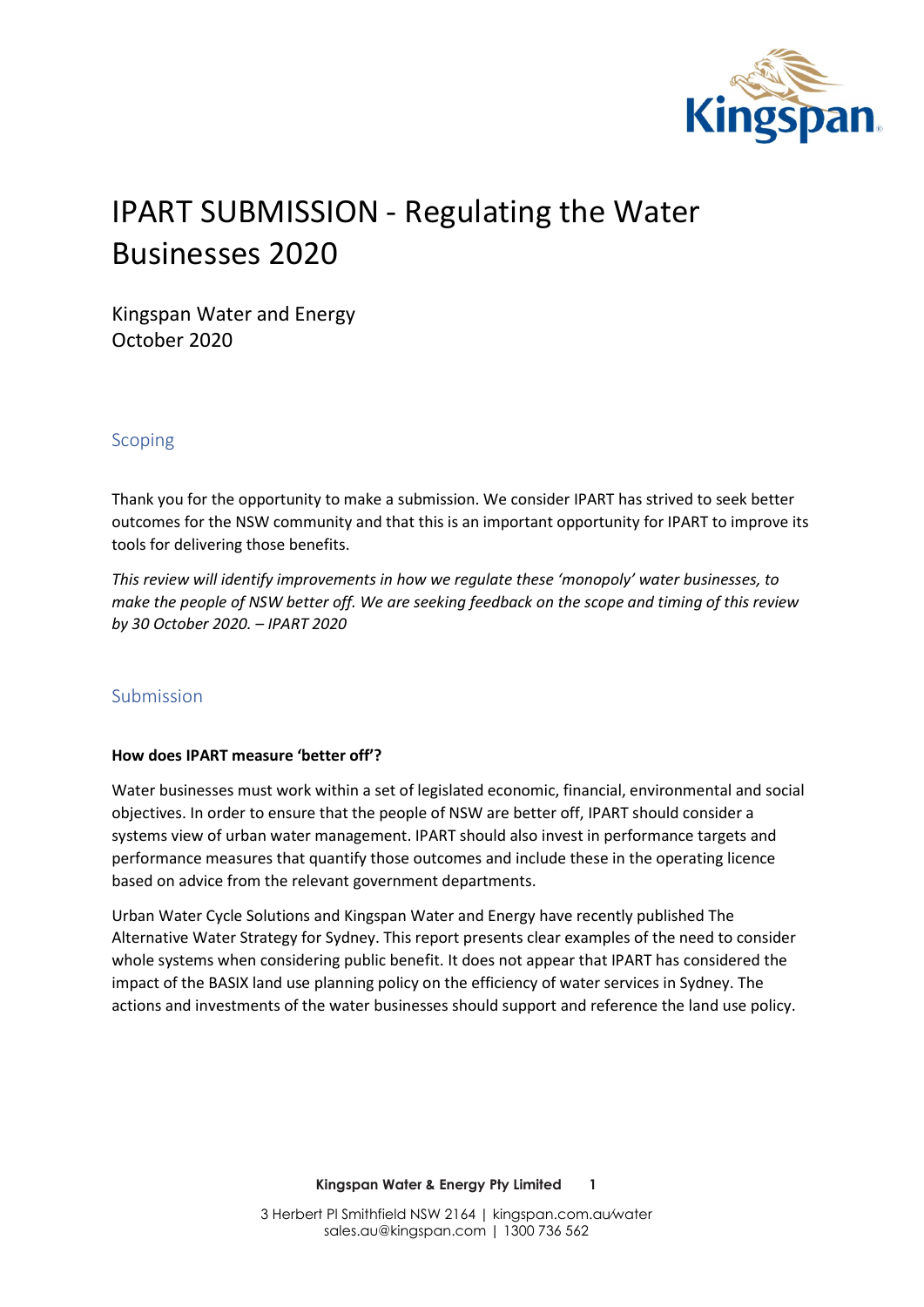

#### Alternative Water Strategy for Sydney

The key finding of the report is that more efficient solutions for water management exist. Up to 2050 an improved BASIX and variable price structure would deliver benefits of \$7B in community benefits compared to Business as Usual, and \$11B compared to not having BASIX at all.

The key insight is that a combination of supply and demand management is more efficient than relying entirely on supply solutions, when considering whole of society benefits. These demand management solutions include behaviour change, water efficient appliances and rainwater harvesting. An example of these benefits is the 5 year deferral of the multi-billion dollar desalination augmentation, which can be attributed to the BASIX policy.

The inclusion of rainwater harvesting as a stormwater management solution has both infrastructure and demand management benefits and is an efficient decentralised infrastructure asset that improves the performance of the whole system.

This investigation has identified water and sewage transfer distances of over 50 km across greater Sydney. Transporting a heavy liquid over these distances, and significant changes in elevation, represents high capital and operational costs and potential economic inefficiencies. In some parts of Greater Sydney, the shadow cost (medium run marginal cost) of delivering water and sewage services is greater than \$16/kL, which is nearly 800% more than the household usage tariff.

As a result of the analysis the report recommends continuing the BASIX program, considering an improved version of BASIX and considering a more efficient pricing structure for water and sewage services.

The most recent IPART price determination for Sydney Water included a consideration of the spatial variation in costs of wastewater treatment across Sydney. IPART should consider the implications of spatial variation in water service costs and wastewater service costs in considering more efficient ways to deliver water and wastewater services.

The assumption that costs of service delivery are the same for the whole of greater Sydney is clearly wrong, and yet it is fundamental to the Economic Level of Water Conservation methodology currently applied by IPART.

Kingspan Water & Energy Pty Limited 2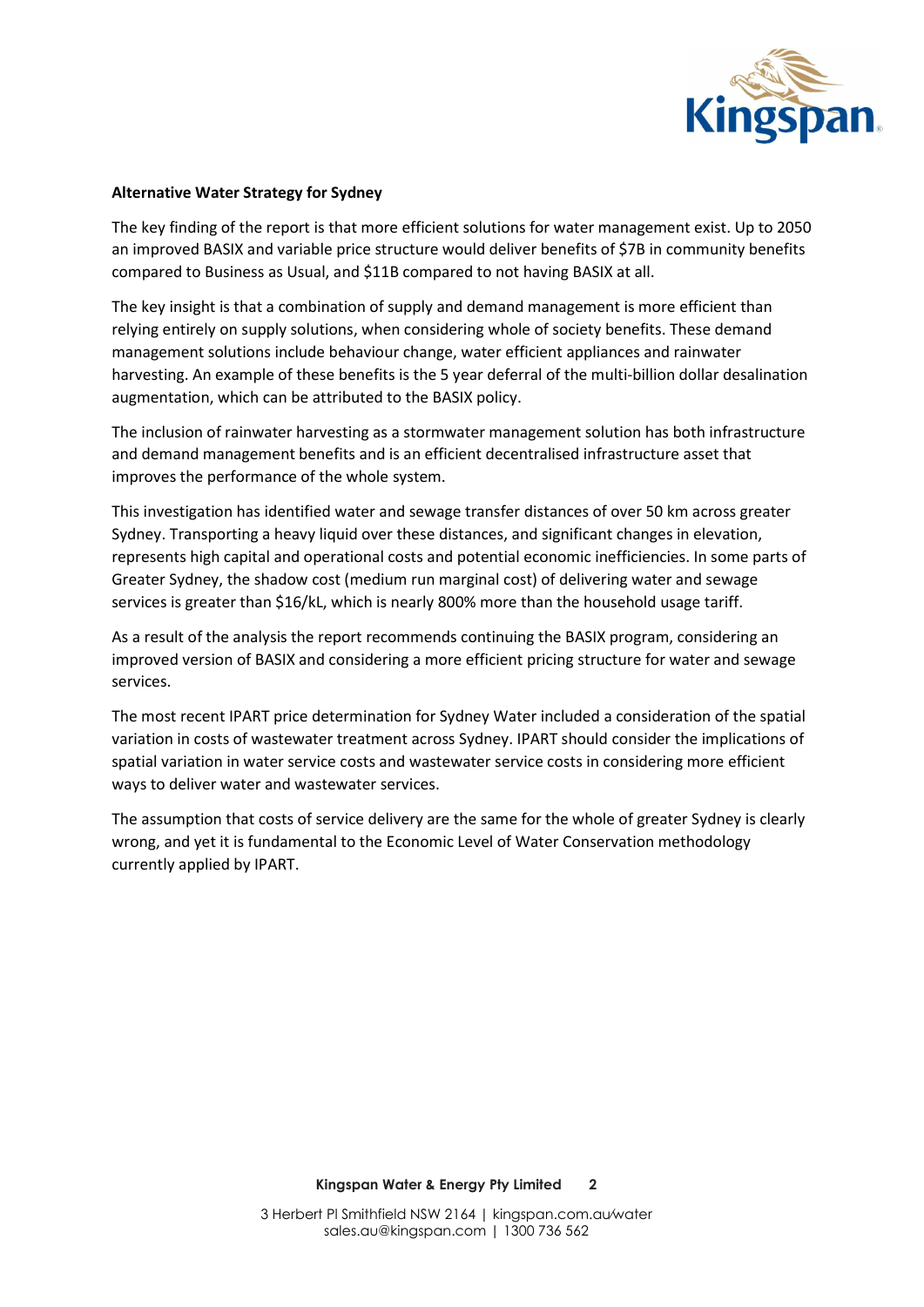

#### The Building Block Method of Determining Notional Revenue

The building block method bases the revenue of water businesses on primarily a return on capital in the Regulatory Asset Base (RAB), depreciation and operating expenses. There is an apparent incentive for the water businesses to increase the RAB to increase long term revenue for the water business. For example, when considering a demand management program that reduces the need for future water infrastructure this would result in a reduction in the RAB and a reduction in future revenue.

In contrast a supply augmentation would increase the RAB and increase future revenue. It is difficult to see any financial incentive to recommend a demand management program even if that would result in a more efficient service.

This could result in a conflict of interest for the water business , in that it is recommending infrastructure investment decisions which will affect its future revenue.

IPART should consider if the Building Block method is in the best interests of the people of NSW.

#### Setting measurable Performance targets in the Operating Licence

It appears the Sydney Water regulatory asset base will increase from \$13B in 2012 to over \$20B by 2021-22. Is this 50% increase sufficiently reflected in an increase in benefits to the NSW community? Should productivity targets be put in place to ensure the interests of customers and the NSW community are protected?

If water businesses are to play a role in stormwater management this should be reflected in performance targets for contaminants, flow regimes and volume management, based on ARR 2019. IPART should consider a detailed review of the impact of directly connected impervious areas on local waterways.

IPART approved the Economic Level of Water Conservation but the impact of the policy on water security and the economic efficiency of water service delivery requires further consideration. A review of the Economic Level of Water Conservation was required in the recent Sydney Water Operating Licence review and this should form an element of the regulation of water businesses review. Advice on appropriate targets should be sought potentially reflecting the BASIX targets.